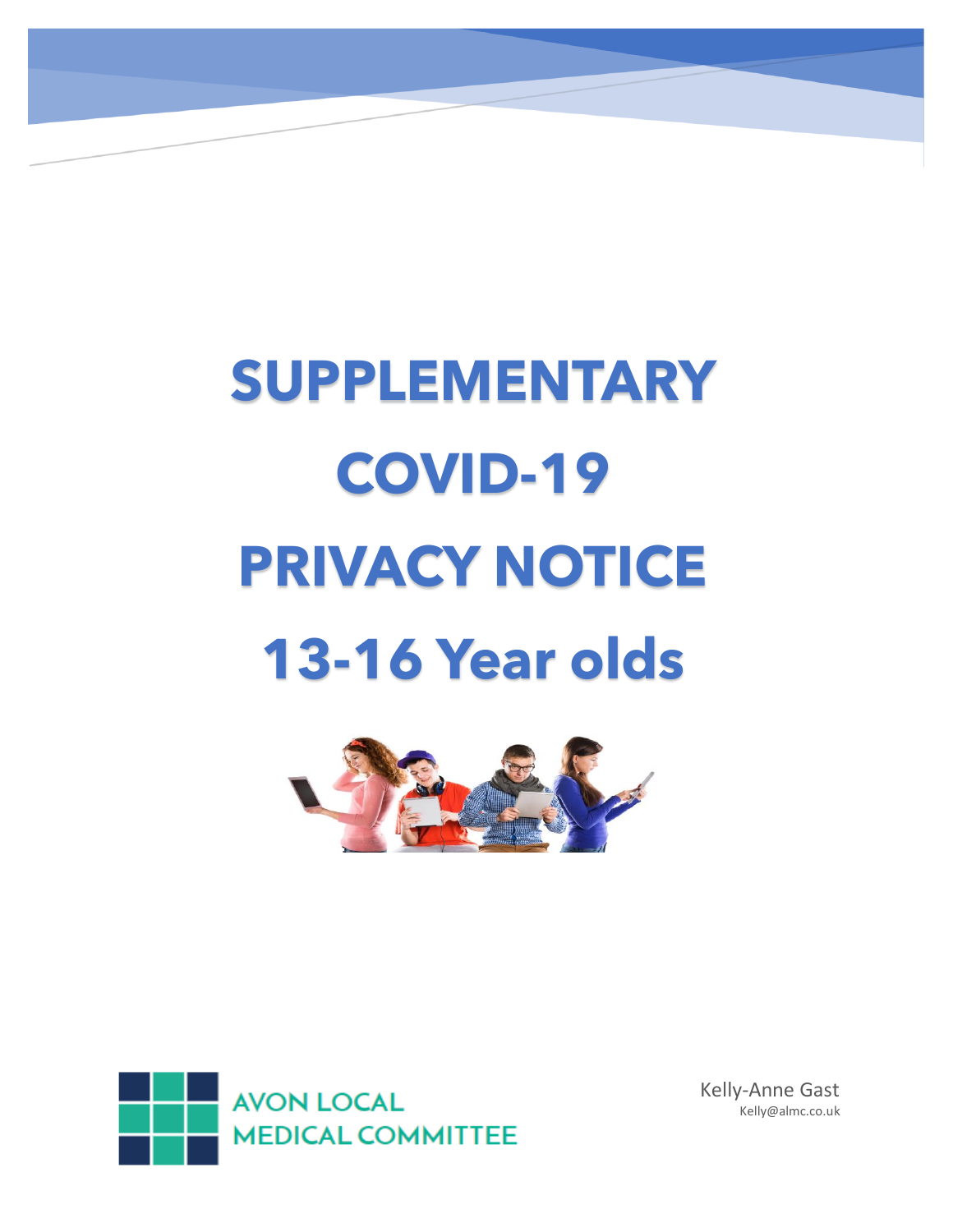



# **SUPPLEMENTARY PRIVACY NOTICE COVID-19 \_\_\_\_\_\_\_\_PRACTICE**

Please read this COVID-19 specific privacy notice ('Privacy Notice') carefully, as it contains important information about how we use your personal and healthcare information we collect on your behalf.

This notice explains why we may use your information to protect you, your family and others during the Covid-19 outbreak. It is additional to our main Privacy Notice which is also available on request and available on the practice website.

The health and social care system are facing significant pressures due to the Covid-19 outbreak. Health and care information is essential to deliver care to individuals, to support health and social care services and to protect public health. Information will also be vital in researching, monitoring, tracking and managing the outbreak. In the current emergency it has become even more important to share health and care information across relevant organisations.

Existing law which allows confidential patient information to be used and shared appropriately and lawfully in a public health emergency is being used during this outbreak. Using this law, the Secretary of State has required NHS Digital; NHS England and Improvement; Arm's Length Bodies (such as Public Health England); local authorities; health organisations and GPs to share confidential patient information to respond to the Covid-19 outbreak.

Any information used or shared during the Covid-19 outbreak will be limited to the period of the outbreak unless there is another legal basis to use the data. Further information can be found on the [www.gov.uk](http://www.gov.uk/) website.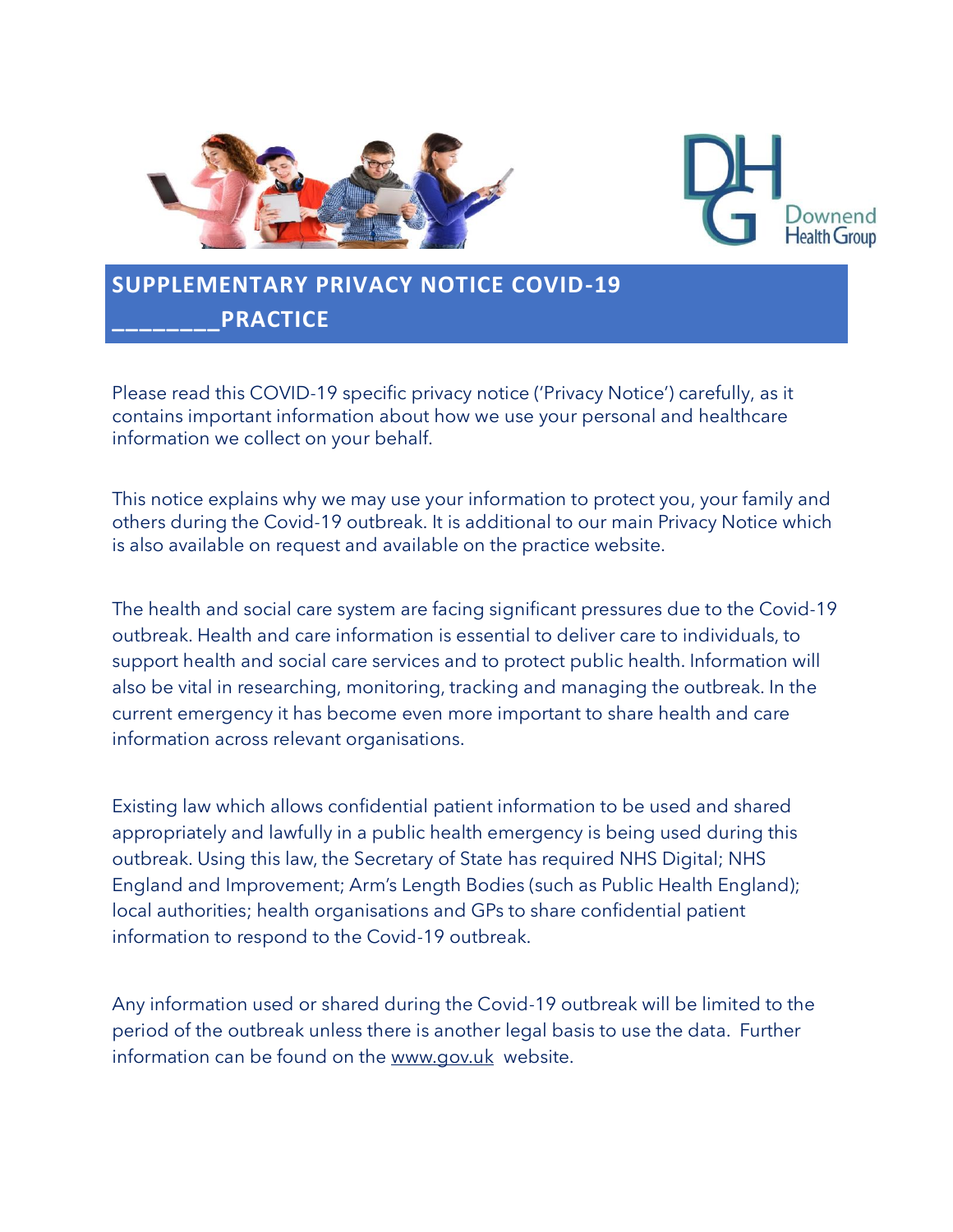During this period of emergency, opt-outs will not generally apply to the data used to support the Covid-19 outbreak, due to the public interest in sharing information.

In order to look after your health and care needs, we may share your confidential patient information including health and care records with clinical and non-clinical staff in other health and care providers, for example neighboring GP practices, hospitals and NHS 111. We may also use the details we have to send public health messages to you, either by phone, text or email. [Is there anyone else information will be shared with for individual care? If so, please add here].

During this period of emergency, we may offer you a consultation via telephone or videoconferencing. By accepting the invitation and entering the consultation you are consenting to this. Your personal/confidential patient information will be safeguarded in the same way it would with any other consultation.

We might also need to share your personal/confidential patient information with health and care organisations and other bodies engaged in disease surveillance for the purposes of protecting public health, providing healthcare services to the public and monitoring and managing the outbreak.

In such circumstances where you tell us you're experiencing Covid-19 symptoms we may need to collect specific health data about you. Where we need to do so, we will not collect more information than we require, and we will ensure that any information collected is treated with the appropriate safeguards.

We may amend this privacy notice at any time so please review it frequently. The date at the bottom of this page will be amended each time this notice is updated.

# **CORONOVIRUS PANDEMIC-DATA PROTECTION**

# **HOW WE LOOK AFTER YOUR PERSONAL INFORMATION WHEN WORKING FROM HOME DURING THE COVID-19 PANDEMIC?**

In accordance with government guidance and in order to protect the health and safety of our staff during this difficult period we will be requiring all [administrative] staff to work from home.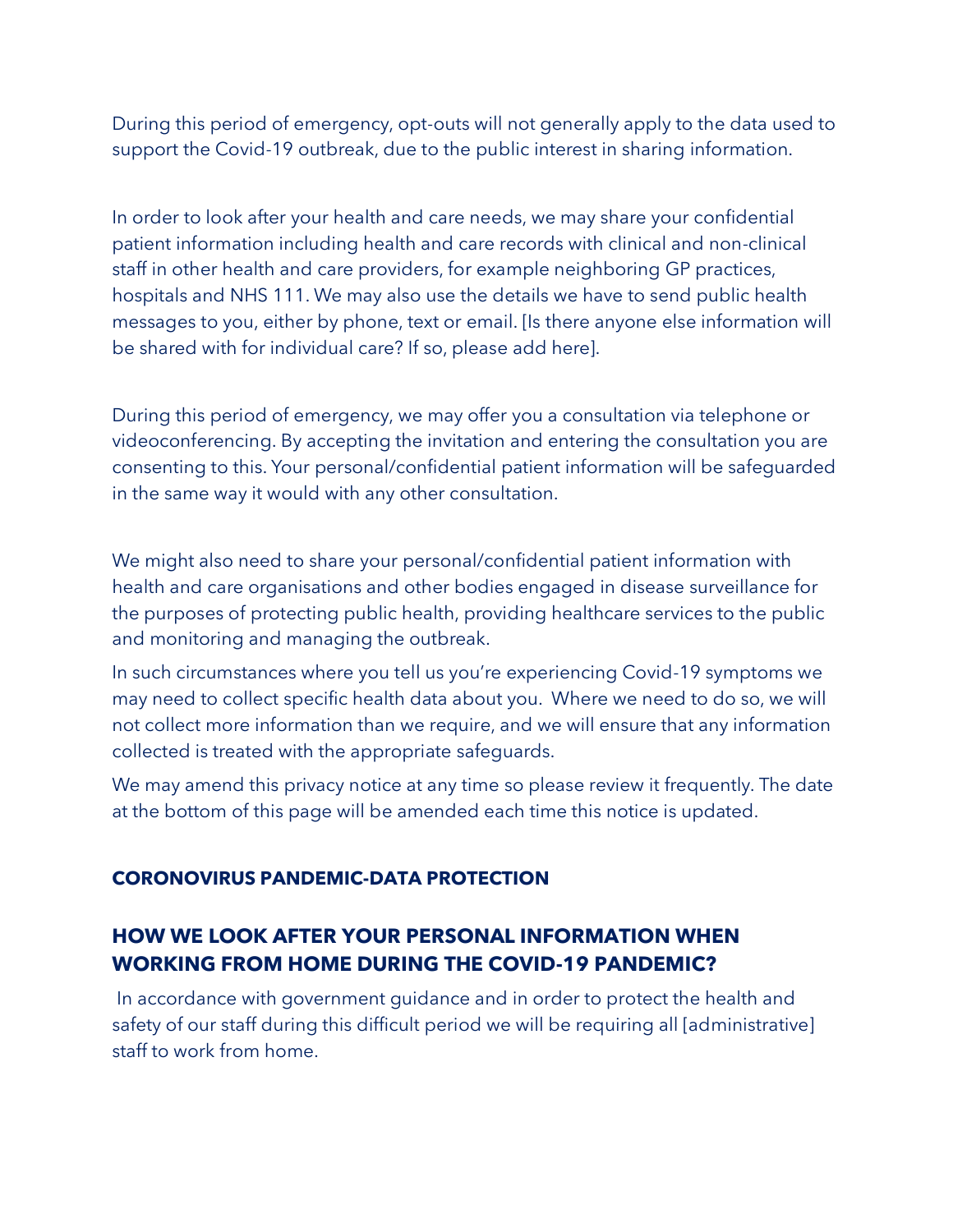This means that staff may have access to any necessary personal and/or medical information in order to look after your healthcare needs.

We would like to assure you that our staff will be subject to all relevant security procedures and policies of the Practice to ensure that any information is kept safe, secure and confidential always.

If you have any concerns about how your information may be used, please contact our DPO who will be happy to assist with your enquiry.

#### **YOUR SUMMARY CARE RECORD AND CHANGES DURING COVID-19**

Your summary care record is an electronic record of your healthcare history (and other relevant personal information) held on a national healthcare records database provided and facilitated by NHS England. This record may be shared with other healthcare professionals and additions to this record may also be made by relevant healthcare professionals and organisations involved in your direct healthcare.

Considering the current emergency, the Department of Health and Social Care has removed the requirement for a patient's prior explicit consent to share Additional Information as part of the Summary Care Record.

This is because the Secretary of State for Health and Social Care has issued a [legal](https://www.nhsx.nhs.uk/media/documents/Final_General_COPI_Notice.pdf)  [notice to healthcare bodies requiring them to share confidential patient information](https://www.nhsx.nhs.uk/media/documents/Final_General_COPI_Notice.pdf)  with other healthcare bodies where this is required to diagnose, control and prevent [the spread of the virus and manage the pandemic.](https://www.nhsx.nhs.uk/media/documents/Final_General_COPI_Notice.pdf) This includes sharing Additional Information through Summary Care Records, unless a patient object to this. If you have already expressed a preference to only have Core information shared in your Summary Care Record, or to opt-out completely of having a Summary Care Record, these preferences will continue to be respected and this change will not apply to you. For everyone else, the Summary Care Record will be updated to include the Additional Information. This change of requirement will be reviewed after the current coronavirus (COVID-19) pandemic.

# WHY HAVE WE MADE THIS CHANGE?

In order to look after your health and care needs, Health and Social Care bodies may share your confidential patient Information contained in your Summary Care Record with clinical and non-clinical staff in other health and care organisations for example, hospitals, NHS 111 and out of hours organisations. These changes will improve the healthcare that you receive away from your usual GP Practice.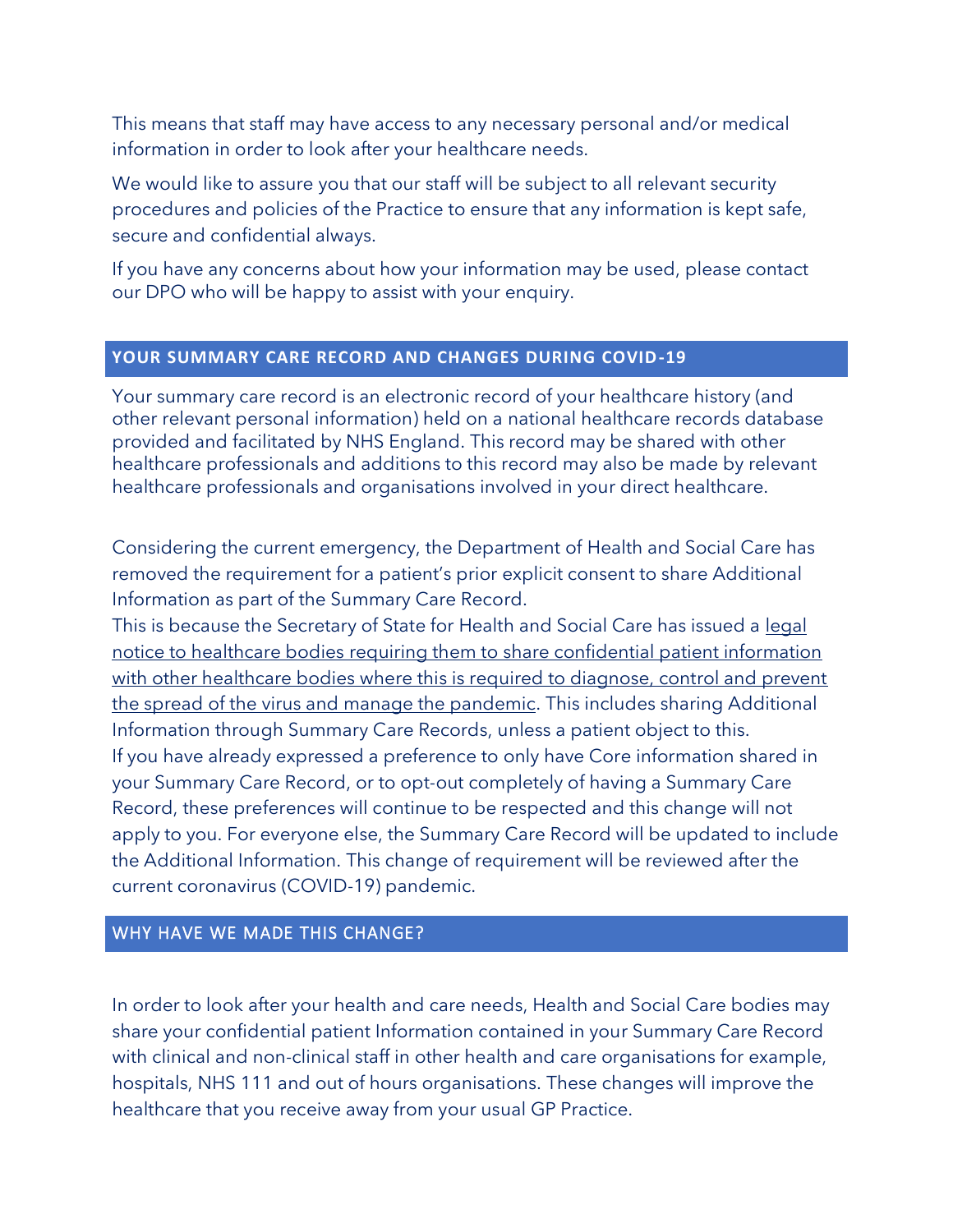#### **YOUR RIGHTS AND YOUR SUMMARY CARE RECORD?**

Regardless of your past decisions about your Summary Care Record preferences, you will still have the same options that you currently have in place to opt out of having a Summary Care Record, including the opportunity to opt-back in to having a Summary Care Record or opt back in to allow sharing of Additional Information. You can exercise these rights by doing the following:

- 1. **Choose to have a Summary Care Record with all information shared**. This means that any authorised, registered and regulated health and care professionals will be able to see a detailed Summary Care Record, including Core and Additional Information, if they need to provide you with direct care.
- 2. **Choose to have a Summary Care Record with Core information only**. This means that any authorised, registered and regulated health and care professionals will be able to see limited information about allergies and medications in your Summary Care Record if they need to provide you with direct care.
- 3. **Choose to opt-out of having a Summary Care Record altogether**. This means that you do not want any information shared with other authorised, registered and regulated health and care professionals involved in your direct care. You will not be able to change this preference at the time if you require direct care away from your GP practice. This means that no authorised, registered and regulated health and care professionals will be able to see information held in your GP records if they need to provide you with direct care, including in an emergency. To make these changes, you should inform your GP practice or complete this <u>form</u> and return it to your GP practice.

. \*\*Practice is currently compliant with the national data opt-out policy.

We carefully consider any personal information that we store about you, and we will not keep your information for longer than is necessary for the purposes as set out in this Privacy Notice.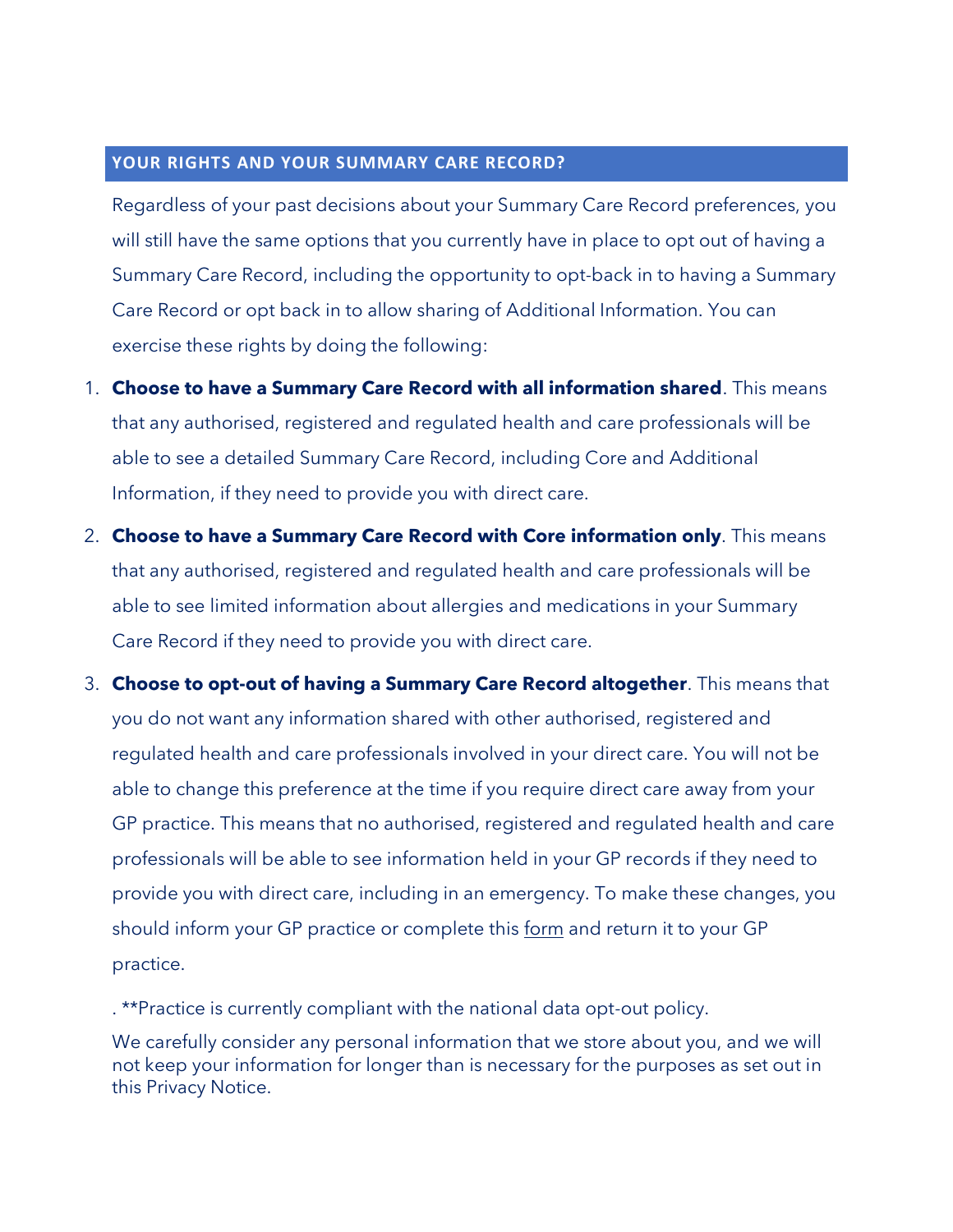#### NHS DIGITAL GP DATA FOR PLANNING AND RESEARCH

NHS Digital has been legally directed to collect and analyse healthcare information about patients from their GP record for the duration of the coronavirus emergency period. The British Medical Association, the Royal College of General Practitioners and the National Data Guardian are all supportive of this approach.

NHS Digital will analyse the data and securely and lawfully share data with other appropriate organisations described below for coronavirus response purposes only. These purposes include:

- carrying out vital research into treatments and vaccines for the virus, including clinical trials
- identifying coronavirus trends and risks to public health
- diagnosing and monitoring the effects of coronavirus
- controlling and helping to prevent the spread of the virus
- planning and providing health, social care and other public services in response to coronavirus (COVID-19)
- helping clinicians, scientists, public health bodies and the government to provide guidance and develop policies to respond to the outbreak
- monitoring and managing the outbreak

# **OUR LAWFUL BASIS FOR PROCESSING THIS INFORMATION**

NHS Digital is the controller of the personal data collected and analysed above under the General Data Protection Regulation 2016 (GDPR) jointly with the Secretary of State for Health and Social Care, who has directed NHS Digital to collect, analyse and in certain circumstances disseminate this data under the [COVID-19 Public Health](https://digital.nhs.uk/about-nhs-digital/corporate-information-and-documents/directions-and-data-provision-notices/secretary-of-state-directions/covid-19-public-health-directions-2020)  [Directions 2020](https://digital.nhs.uk/about-nhs-digital/corporate-information-and-documents/directions-and-data-provision-notices/secretary-of-state-directions/covid-19-public-health-directions-2020) (COVID-19 Directions).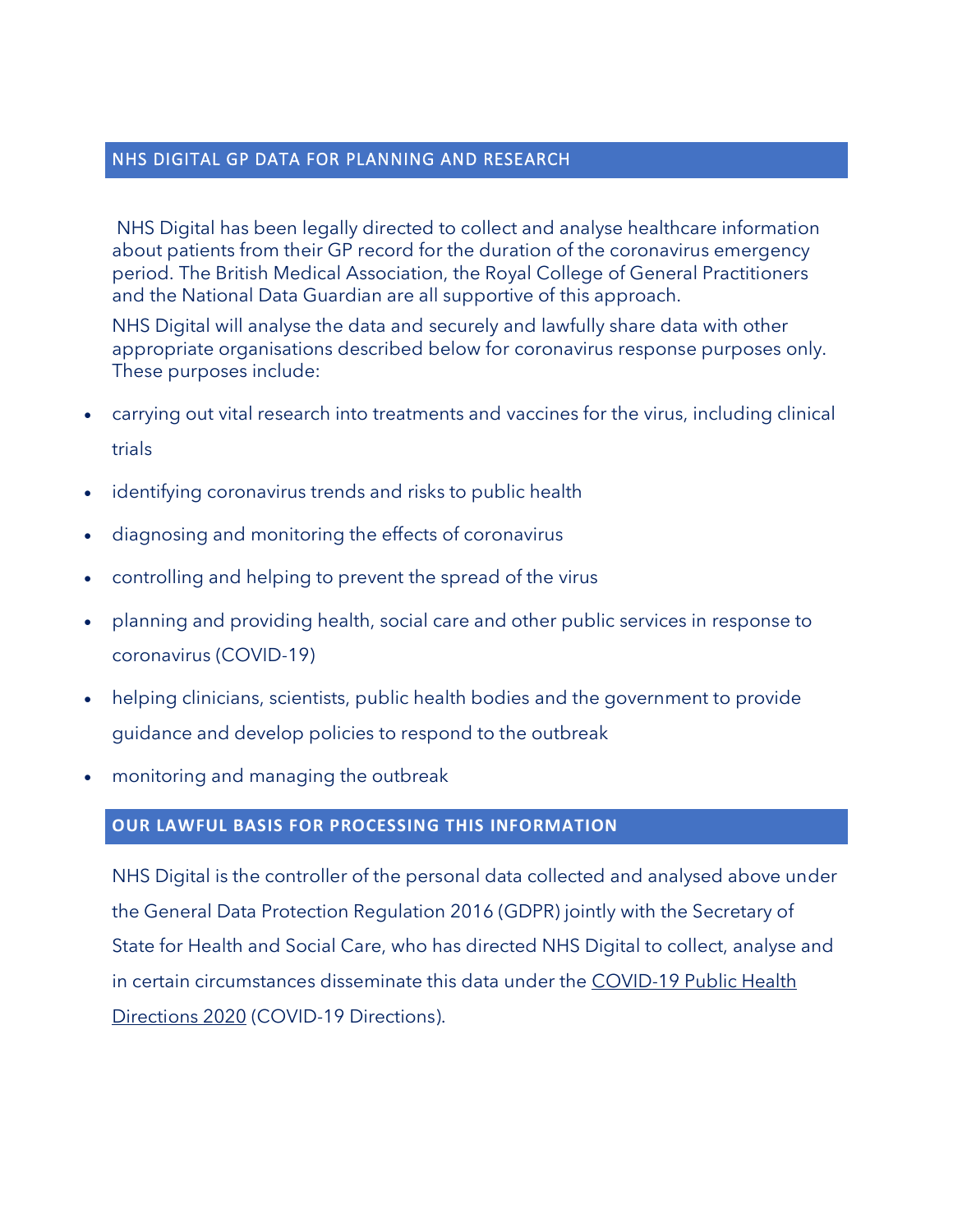All GP practices in England are legally required to share data with NHS Digital for this purpose under the Health and Social Care Act 2012 (2012 Act). More information about this requirement is contained in the Data Provision Notice issued by NHS [Digital to GP practices.](https://digital.nhs.uk/about-nhs-digital/corporate-information-and-documents/directions-and-data-provision-notices/data-provision-notices-dpns/gpes-data-for-pandemic-planning-and-research)

NHS Digital has various powers to share personal data which are explained below under 'Who we share your personal data with'. Under GDPR our legal basis for collecting and analysing this data is Article 6(1) (c) - legal obligation. Our legal basis for collecting and analysing personal data relating to health will be Article 9(2) (g) – substantial public interest, for the purposes of NHS Digital exercising its statutory functions under the COVID-19 Directions. Our legal basis for sharing personal data under GDPR will depend on the organisation we are sharing the data with and their purposes for using the data. This will include:

- **Article 6(1)(c) legal obligation**, for example where the **[NHS Digital COPI Notice](https://digital.nhs.uk/coronavirus/coronavirus-covid-19-response-information-governance-hub/control-of-patient-information-copi-notice)** applies
- **Article 6(1)(d) vital interests**, for example where it is necessary to protect your or other patients' vital interests
- **Article 6(1)(e) public task**, for example where we are sharing data with another public authority for the purposes of them exercising their statutory or governmental functions
- **Article 6(1)(f) legitimate interests**, for example where we are sharing information with a research organisation to carry out vital coronavirus research Our legal basis for sharing personal data under GDPR relating to health will include:
- **Article 9(2)(g)** substantial **public interest,** for the purposes of NHS Digital exercising its statutory functions or for other organisations exercising their governmental or statutory functions
- **Article 9(2)(h)** health or social care purposes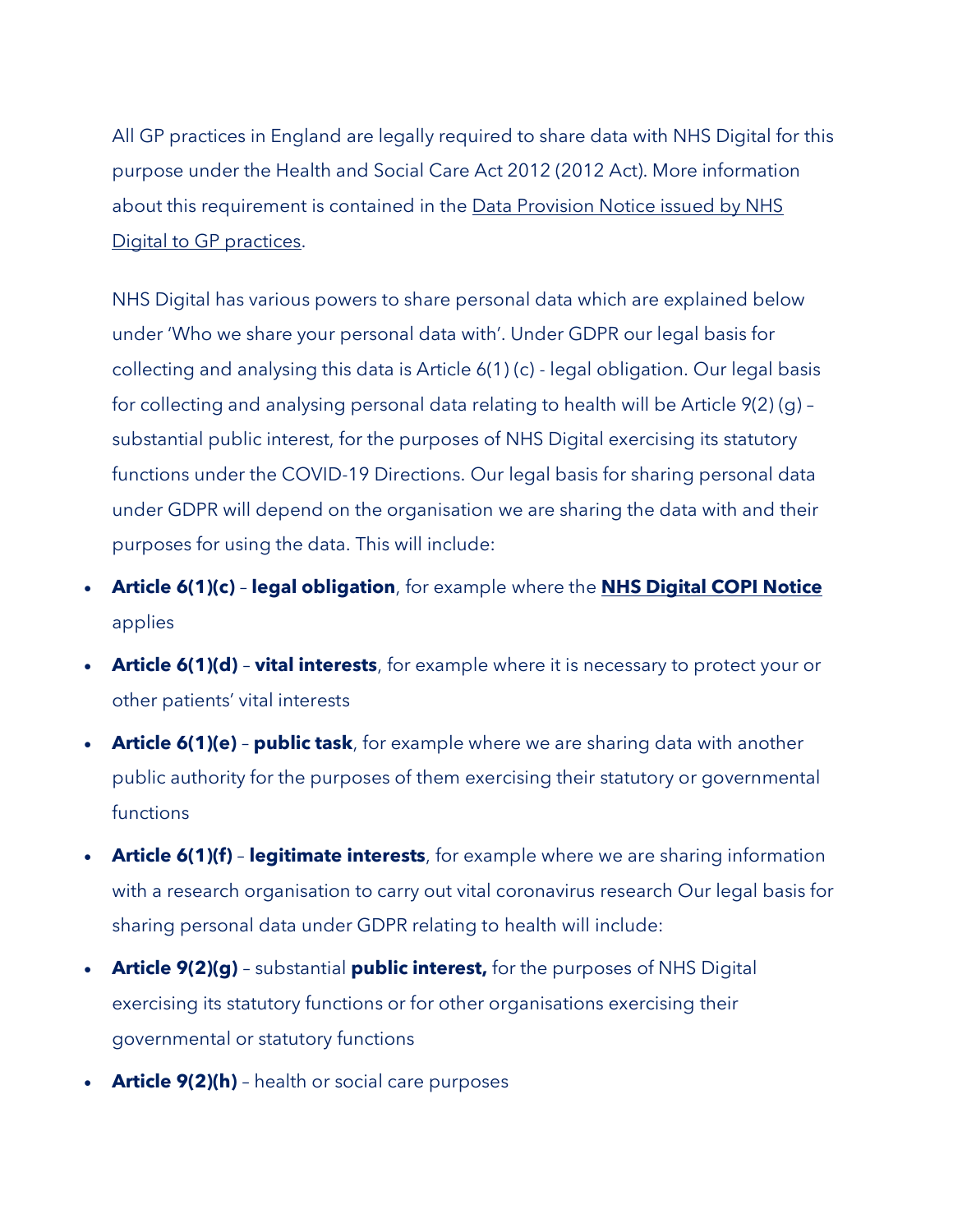- **Article 9(2)(I)** public health purposes
- **Article 9(2) (j)** scientific research or statistical purposes.

**For Further information please visit** <https://digital.nhs.uk/coronavirus>

#### TEXT AND VIDEO MESSAGING

As mentioned above, during this period of emergency we may offer you a consultation via telephone or videoconferencing. By accepting the invitation and entering the consultation you are consenting to this. Your personal/confidential patient information will be safeguarded in the same way it would with any other consultation.

Because we are obliged to protect any confidential information, we hold about you and we take this very seriously, it is imperative that you let us know immediately if you change any of your contact details.

We may contact you using SMS texting to your mobile phone if we need to notify you about appointments and other services that we provide to you involving your direct care, therefore you must ensure that we have your up-to-date details. This is to ensure we are contacting you and not another person that you may not want us too like your parents.

#### THE DATA PROTECTION OFFICER

The Data Protection Officer for the Surgery is Kelly-Anne Gast. You can contact her if:

- A. You have any questions about how your information is being held.
- B. If you require access to your information or if you wish to make a change to your information.
- C. If you wish to make a complaint about anything to do with the personal and healthcare information, we hold about you.
- D. Or any other query relating to this Policy and your rights as a patient.

Kelly can be contacted here:

[kelly@almc.co.uk](mailto:kelly@almc.co.uk)